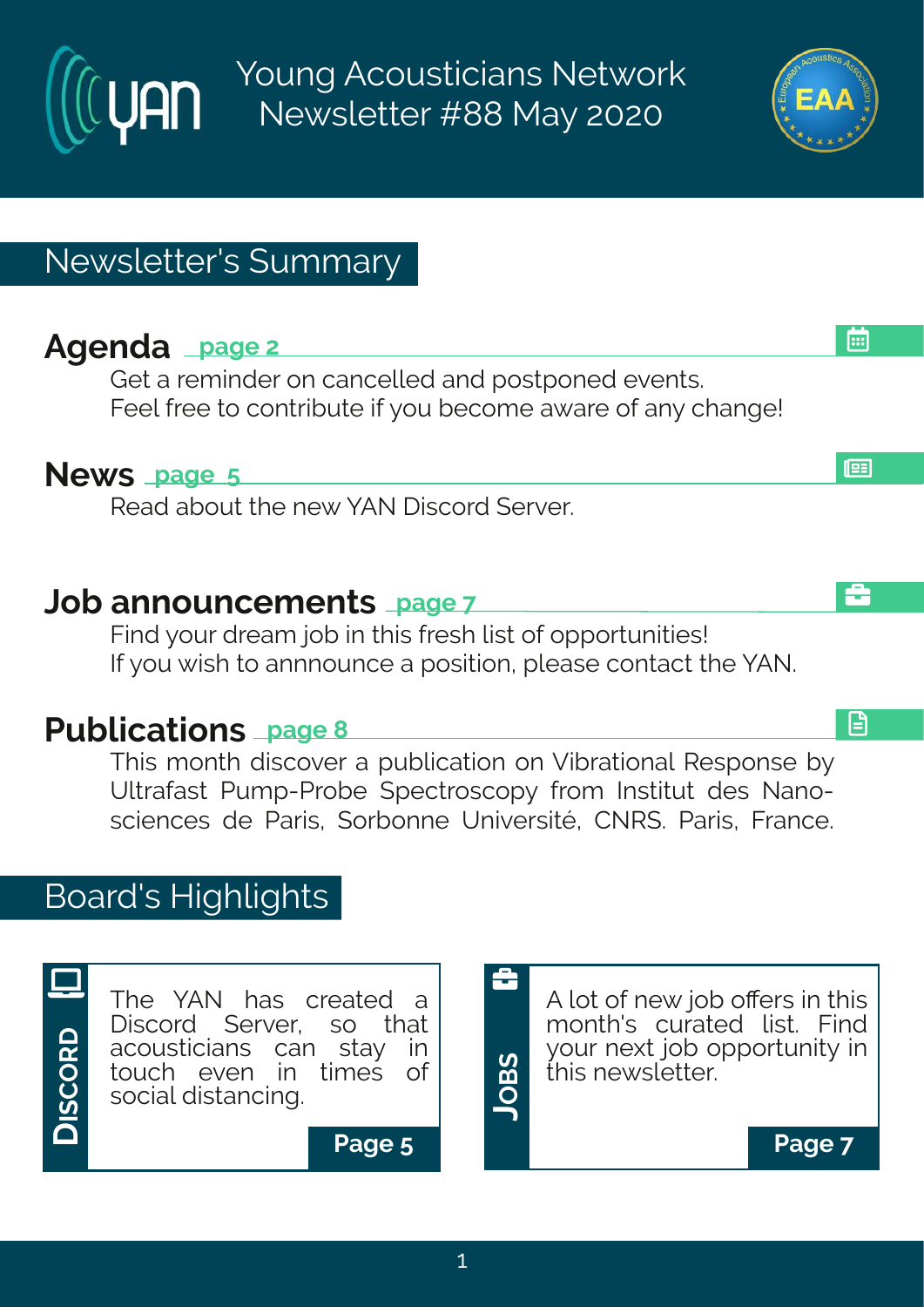### Her gi poi h#er h#Uswat srih#Uzir xw

#### $Re\}$ #575

8<sup>vh</sup>#2#; <sup>x|</sup> # #AGSFR#7575# #XIi#Gepxng2Ssvhng#Fgsywxngw#Riixmk?第Twps1#Ssv{e}3# Us wat srih#s $#576#$ 

9<sup>xl</sup> #244 4 #HNHF ((U#7575# #9: <sup>xl</sup> #Ntxivrexmsrep#Hsrjivirgi#sr#Fgsywxmgw/#, tiigl #erh# (mkrep#Uvsqiwwmk3#Gevqipsre#(temn3Zmxyep#Hsrjivirgi

68<sup>x|</sup> # #Merhw2sr# svow| st # mom9|ievTj(syrh7575\$Uswxtsrih

7;  $\frac{\cancel{x}}{1}$  #2#7= $\cancel{x}$  # # MF#7575 # #8;  $\cancel{x}$  # } q t swm, q #sr #M} h vseqsywmon w34Q f e 1#J sperh 3# I Is wat srih#

#### Qri#575

8<sup>vh</sup># #Mywl#Hmx}#(syrh{epo3#Qmoq iwngo\*#Niperh3#Jswxtsrih

75<sup>xl</sup>#247;<sup>x|</sup>#1|#tRH#7575#|#6<<sup>x|</sup>#tsyrh#erh#Rywm**q#-lsqtyxnnk#-lsrjivirgi3Xyvnn1#Nep}**3# Us wat sriht#s#7576#

78<sup>vh</sup>#247; <sup>x|</sup> #1 #3Z#Jgsegsyw**xgw#**Hsrkviww3AYfwns#Nep}3#Jswxtsrih

#### $Q$ <sub>/</sub> $\frac{1}{2}$ / $\frac{1}{2}$ / $\frac{5}{2}$ / $\frac{5}{2}$

 $67^{\text{M}}$ #246;  $^{\text{M}}$ # #NH(Z#7<##XHi#7< $^{\text{M}}$ #Naxivrexmsrep#Hsrkviww#sr#syrh#erh#Zmfnvexmsr3# Uveky i 14H-igl #W ty fpog3Us wat srih#s#Dyp}#7576

 $#$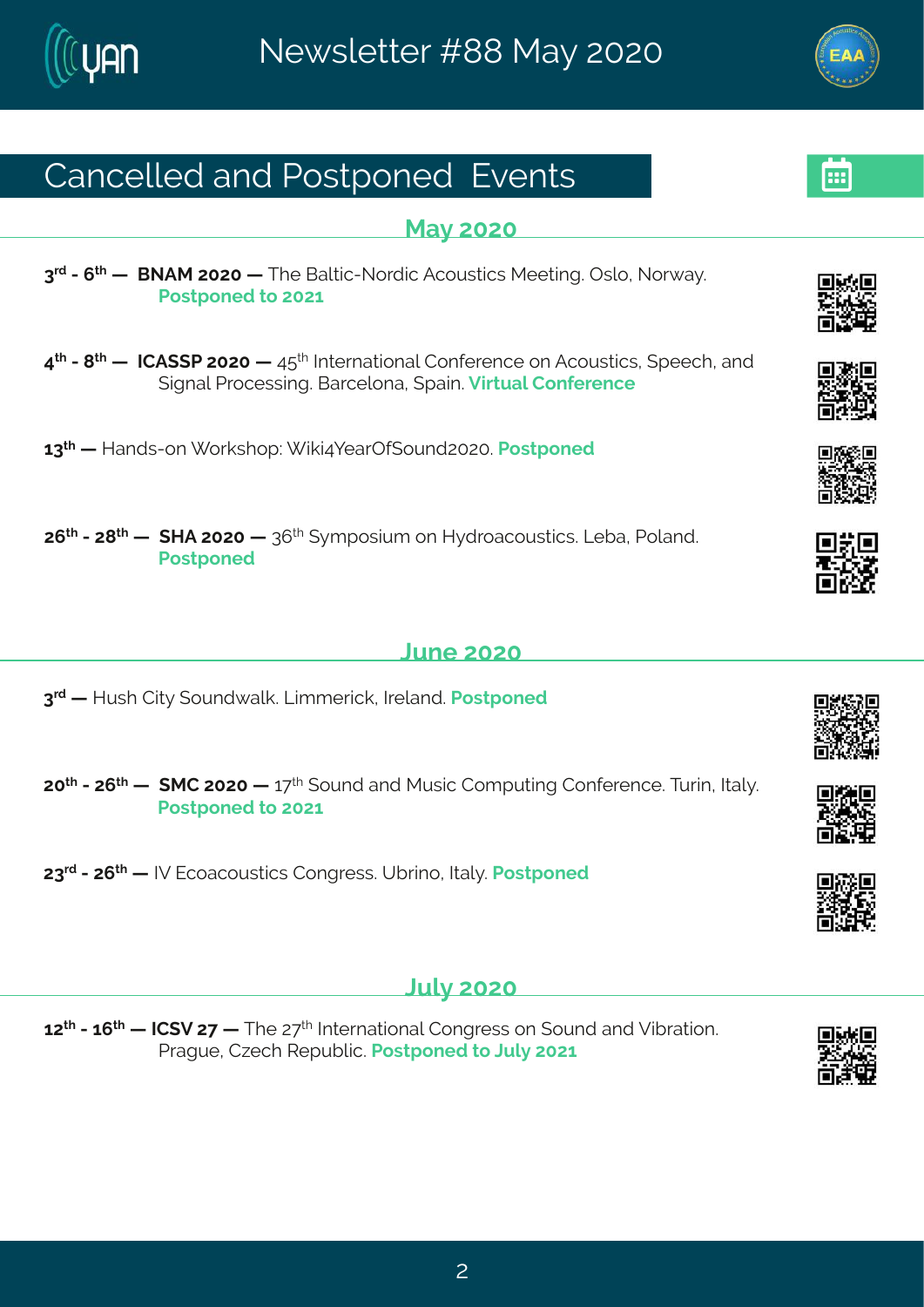### Hergippih#erh#Uswatsrih#Uzirxw

**Fvkvw#575** 

6 x #278 h # # # # WIHTS #7575 # # N xi vrexms rep# Nie vnnk # F mh # N' wie vgl # Hsrji virgi 33 Kelsi # Hn NHY (F<sup>3H</sup>er gi poi h

### $($ itxig fiv $#$ 575

6:  $\frac{1}{2}$  #246= $\frac{1}{2}$  # #Kingsr#Gexno, ex# #UsFgáw-nge#egxnzm.miv#jsv# li#ndxi vrexnsrep#jiev#sj#(syrh3#  $($  Es#Jevos #Gve~mos# W wgl i hypi h#vsq #6<sup>w</sup>#si#Ft wmp

78<sup>√</sup> 12247: <sup>√</sup> # #19<<sup>∤</sup> #Hsrjivirgi#sj#vli#Fgsywmogep#; sgmix}#sj#Nep}39Rexive#Nep}3# W wal i hvn h#vsa  $\frac{m}{2}$   $\frac{m}{2}$   $\frac{m}{2}$   $\frac{m}{2}$   $\frac{m}{2}$   $\frac{m}{2}$   $\frac{m}{2}$   $\frac{m}{2}$ 

#### Taxsfiv#575

- $68^{\text{nd}}$  #  $\#$ N i# km#pm i# ix{ iir#er#erepsk#erh#e#hnkn neep#whknrep# lex# i#sjxir#knrsvi# efsyx#Ni#S}uymw=2(lerrsr#Nisviq#Qykers1#{ma-iyperh31W' wqlihypih#  $|vsq #$ <sup>\*</sup> $h$ <sub>i</sub> $Re$ }
- 69<sup>x</sup> # #Miev#sv#Xsqsvvs{3#Cosrhsr1#Yrmxih#Pnnkhsq3# W wglihypih#vsq# \* #si#Ft wmp
- 69<sup>xl</sup> #246: <sup>xl</sup> # # Flaywxnotex #7575# #8<sup>vh</sup>#Hexeper #Hsrkviww#sj#Fasywxnotw \$ (er x#Hykex4hip# Zepp i w#Hexeps rme3 \* Will i hypih# vsq  $m = 4$  # 2#  $> 4$  # i # Re }

6 >  $\frac{1}{2}$  #24776  $\frac{1}{4}$  #V y m x # vsriw # #F # } q t swmn q #sr#Ssmwi# vsq #YF (w4YF Zw& Uewnw #K vergi 3 W wal i hypih# vsq  $\frac{\pi}{4}$ ;  $\frac{4}{2}$   $\frac{\pi}{2}$   $\frac{4}{3}$   $\frac{\pi}{2}$   $\frac{4}{3}$   $\frac{\pi}{2}$   $\frac{4}{3}$   $\frac{\pi}{2}$   $\frac{\pi}{2}$ 

7 < \* #2#85 \* # #NFG#7575 # # \NZ#Hsrjivirgi#sr#Fgsywwng#erh#Gnsq ihmgep#Jrkm\_iiwnk# Pveos{#Usperh3W walih voih#vsq#86<sup>d</sup>#si#Reval#2#8<sup>vh</sup>#si#Ft vmp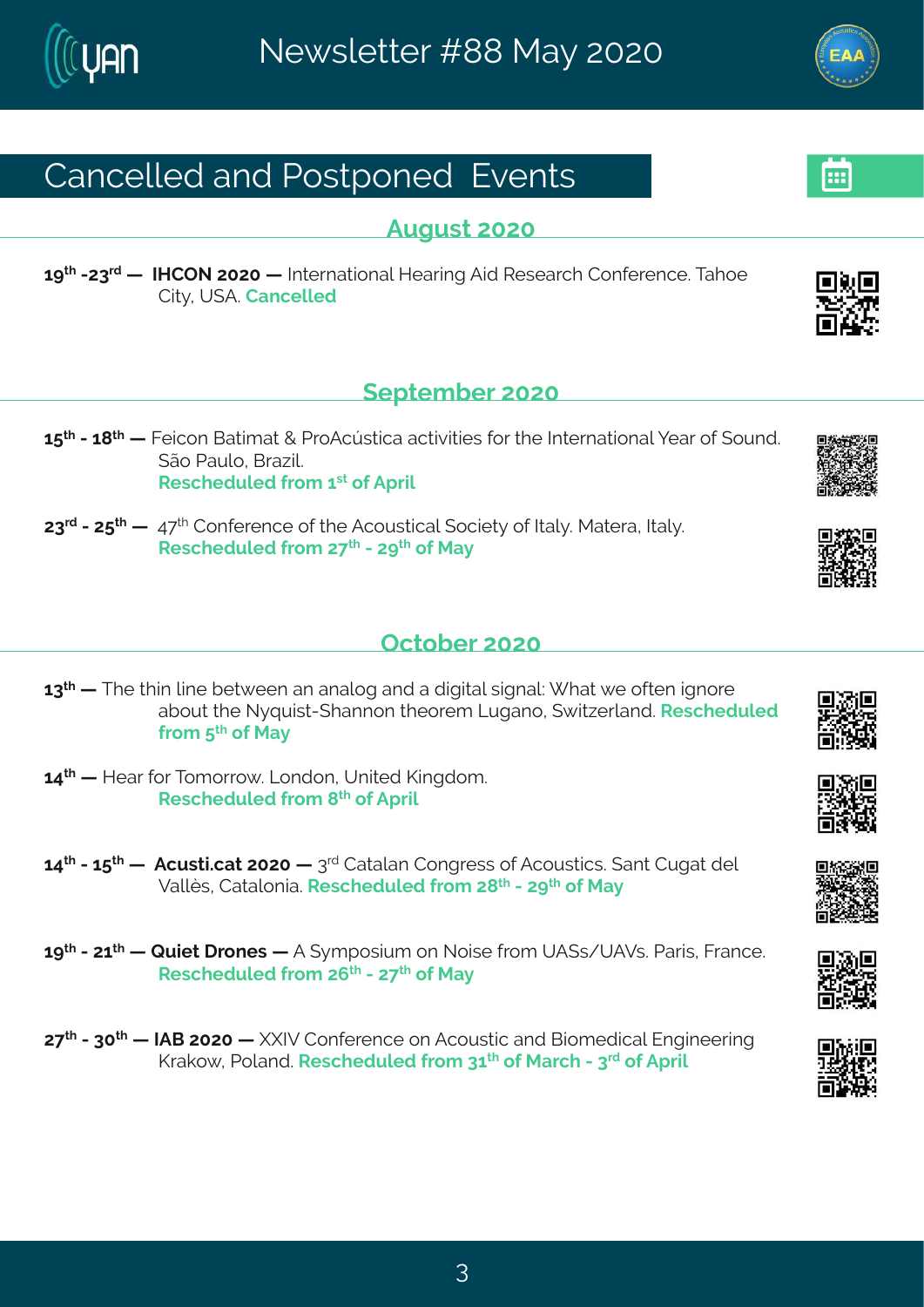## Her gi poi h#er h#Uswat srih#Uzir xw

Sszi q f i v#575

7<sup>rh</sup>#2#9<sup>x|</sup># #AXIi#Sexyvi#sj#Fgsywwmgw@# ipponkxsr1#Si{#^ieperh3#Hergippih

> #2468 # #F (F#Kepp#Rii xmk# #Fgsywxngep#sgmix); #si#Fq i vnge 3# lergyr #Ri|ngs 3# Her gi p ih

#### $\frac{1}{2}$ i gi g f i v#575

- = \*#2#67 \*# #F (F#, tvm k#R iixm k# #Fgsywxngep#, sgninx}#sj#Fq ivnge 3#Hlmgeks1#Yrmaih# (xexi w3W wgl i hypi h#vsq #6626: #Re} #7575
- > #2468 # #KF#7575# #Kswq#Fqywxmqyq 3AQ sr #Kvergi 3# W wglihypih#vsq #75<sup>x|</sup> #2#79<sup>x|</sup> #sj#Ft wpq

 $#$ 

 $#$ 

### Re}#576

8<sup>th</sup>#2#<sup>x|</sup>##HGSFR#7576##Xli#Gepxmg2Ssvhmg#Fgsywxngw#Riixmk3#Twps1#Ssv{e}3# W wgl i hypi h#vsq #8<sup>vh</sup>#2; <sup>x</sup> #sj#Re}#7575#

### Qri#576

69<sup>xl</sup> #246<<sup>xl</sup> # #HHGJS#7576# #Hsrkviww#sr#Ssmwi#ew#e#Uyfpng#Miep 4 #Uwsfpiq 3#xsgolspq #  $($  i hi r  $\frac{20}{20}$  vigil i hypih# vsq #6:  $\frac{1}{20}$   $\frac{1}{20}$   $\frac{1}{20}$   $\frac{1}{20}$   $\frac{1}{20}$   $\frac{1}{20}$   $\frac{1}{20}$   $\frac{1}{20}$   $\frac{1}{20}$   $\frac{1}{20}$   $\frac{1}{20}$   $\frac{1}{20}$   $\frac{1}{20}$   $\frac{1}{20}$   $\frac{1}{20}$   $\frac{1}{20}$ 

 $#$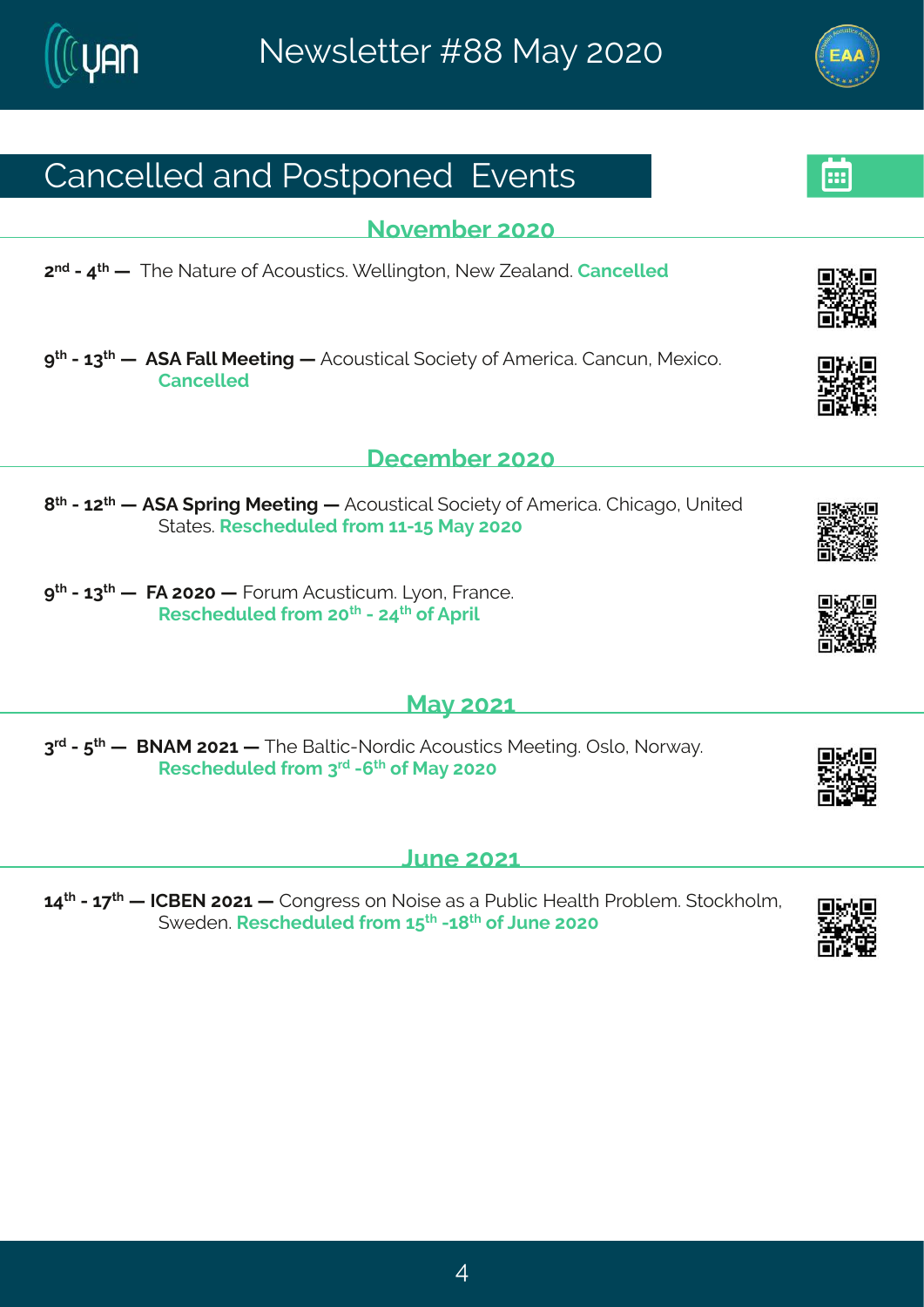

### ] FS# mgsvh# i vzi v

Tri#sj#Ali#oi}#ksepw#sj#Ali#]FS#mw#xs#gviexi#sttsvxyrmxmivw#jsv#}syrk#egsywxmgnerw#xs#qiix# er h#f srh3dFw#epd#gsrjivirgiw#evi#t swot srih#sv#gergippih1#ma#{mpd#fi#levhiv#jsv#epd#sj#yw#xs#q iix33# ws#N i#FS#qviexih#e# mwqsvh# ivziv\$

Xlivi1#} sy#ger#mnxivegx#sziv#xi|x#sw#zsmgi#erh#oiit#qiixmnk#sxliv#vievglivw#jvsq#sxliv# pefw#erh#gsyrxwmw#hiwtmai#kli#psgohs{r3#Tziv#kli#ti|x#{iiow#erh#gsrxlw#{i#(mpo#tvstswi#gsvi# er h#g svi#zir xw#sr# mwgsvh#xs#li#ef pi#xs#gsr xnnyi#nnxivegxnnk#lir#i#evi#et evx3

Xs#nsm# bi# FS# mngsvh# ivziv#tpiewi#spos{#vli#pmo@#nx#mw# sx#sfpnkexsv}#xs#gviexi#e#tiwsrep# eggsyrx#eggiwwnnk# mol#e#kyiw#eggsyrx#w#epws#swwmfpi3

WE · ö · ù [· î " <sup>2</sup>ù ¢ L - å b » ó b b Ä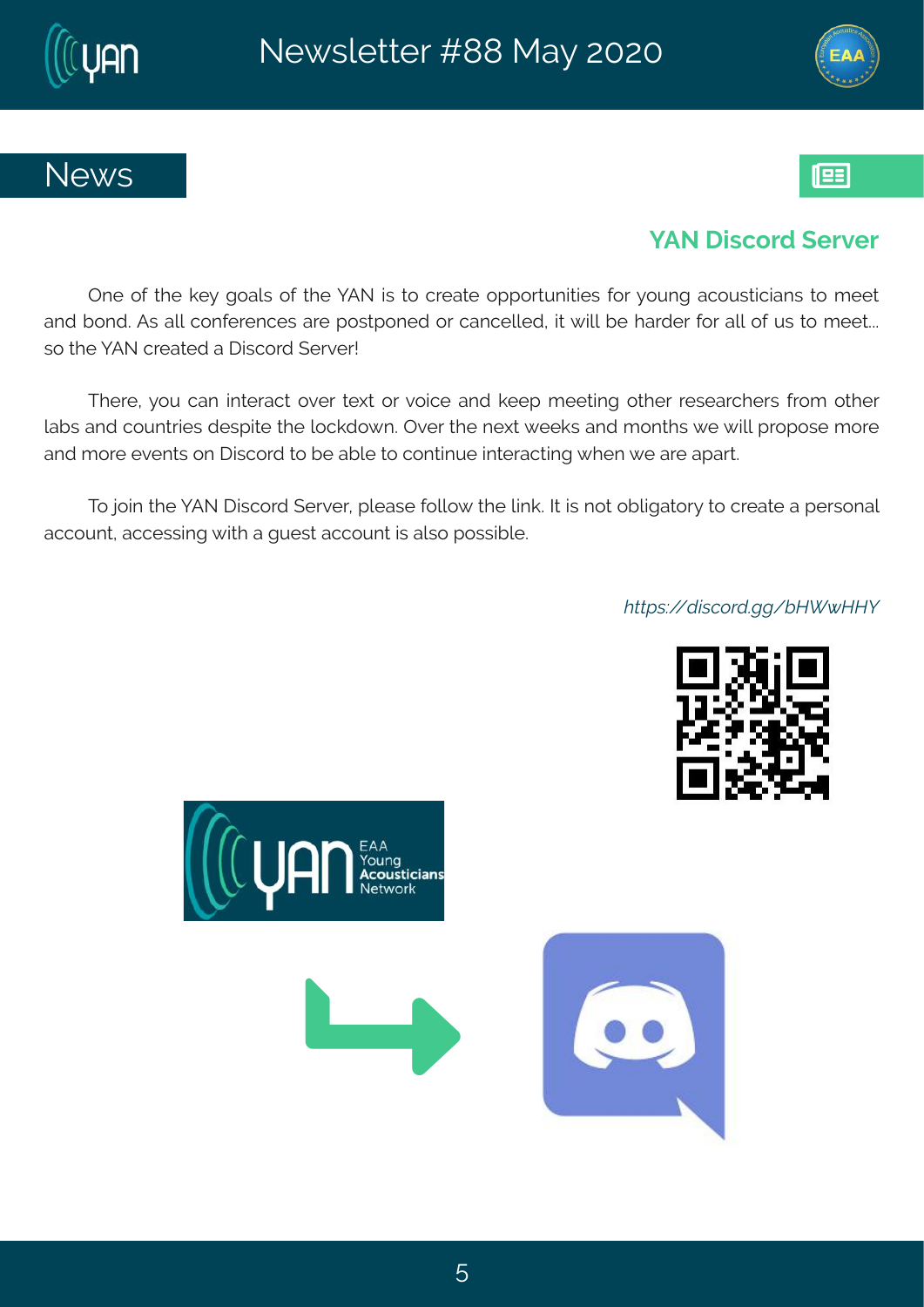### Si { w

### Kewgmexrar #j#gsywxrgw

Nt#I srsyv#sj# wli#: 5xl #errnziwev}#sj# wli# IFLF# - Frryep# Livqer# Hsrjivirgi# sr# Fasywomow #erh#vli#Ntxivrexmsrep#liev#si#syrh# xli#Livq er#Fgsywngep# (sgmix}# vipiewih#e# wlsw#Pocn#sr#lsvXvfi3#

 $W\rightarrow{\ddot{m}}$   $\cdot$   $\ddot{\theta}$   $\rightarrow$   $\dot{\theta}$   $\dot{\theta}$   $\dot{\theta}$   $\ddot{\theta}$   $\ddot{\theta}$ .  $\ddot{\theta}$   $\ddot{\theta}$   $\ddot{\theta}$   $\ddot{\theta}$   $\ddot{\theta}$   $\ddot{\theta}$   $\ddot{\theta}$   $\ddot{\theta}$   $\ddot{\theta}$   $\ddot{\theta}$   $\ddot{\theta}$   $\ddot{\theta}$   $\ddot{\theta}$   $\ddot{\theta}$   $\ddot{\theta}$   $\ddot{\theta}$   $\dd$ ó ĐẾ Wò6; $\sim$ uZ, úÕ £Ä&

### Kvii#X | xf ssow#sr# (t vmki v<sup>#S</sup>exy vi

XI i # eqehiq rq# t yf prowl m k # q sq t er  $\}$  # (t vmki v#Sexy vi #mw#sOi vmk#jvi i #eggi ww#er h# hs{ rpseh#xs#sziv#:55#yrmzivwno}2pizip#i2 fssow $\frac{2}{3}$ XI i #fssow #wter#e#{ mhi#verki#sj# wyf nigxw1#q er }#sj#{l ng|#q nk|x#f i#vipexih#xs# } syv# svo#sv# zir# i wwsrep#mxiviwxw8

Tr#vli#|spos{mnk#{ifteki#|vsq#(tvmnkiv# Sexy vi o what if wonith syttger #Prh #pono w #xs #xl in w #  $\frac{1}{2}$  powers of  $\frac{1}{2}$  if f ssow  $\frac{1}{2}$  if  $\frac{1}{2}$  ing if  $\frac{1}{2}$  exists  $\frac{1}{2}$  if  $\frac{1}{2}$  if  $\frac{1}{2}$  if  $\frac{1}{2}$  if  $\frac{1}{2}$  if  $\frac{1}{2}$  if  $\frac{1}{2}$  if  $\frac{1}{2}$  if  $\frac{1}{2}$  if  $\frac{1}{2}$  if  $\frac{$ whii xw<sub>8</sub>

> $W\rightarrow{\mathbf{B}}$   $\cdot$   $\ddot{\mathbf{o}}$   $\dot{\mathbf{o}}$   $\dot{\mathbf{o}}$   $\mathbf{o}$   $\mathbf{e}$   $\cdot$   $\mathbf{e}$   $\mathbf{e}$   $\mathbf{E}$   $\mathbf{E}$   $\mathbf{E}$   $\mathbf{E}$   $\mathbf{E}$   $\mathbf{E}$   $\mathbf{E}$   $\mathbf{E}$   $\mathbf{E}$   $\mathbf{E}$   $\mathbf{E}$   $\mathbf{E}$   $\mathbf{E}$   $\mathbf{E}$   $\mathbf{E}$ Ka<sup>2</sup>D<sup>2</sup>[Dx · - x \$6 · Z\$o\$x E - DKz x \$6 · Z Đ<sup>e</sup>ftī KS. - kù Ù ÊúZx\$ó · ZIX FEDEOS · - 2\$\$Z Đî î \$ · ZÊ, ZÊ\$ùÊa,, ,, h · Z ,, <sup>2</sup>Z x · LÊLÊUÊ, x · Z  $E \leq$ \$î  $\hat{B}$ ù Zåú $\overline{A}$ ,  $\frac{2}{3}$ , x $E$ ò $\overline{I^2}$ Ù $\rightarrow$  i, AA $\sim$ Ä&

### $(syrh$ #W pexih#Rszmw

Fgsygsy# vszmhiw#e#ww#sj#wsyrh#vipexih# q szmiw#xs# exal#sr#SixQm1#Fq e~sr#sw#Fttpi#  $XZ3H$ 

63≴Ssxiw#Tr#Gomhriww  $73M$  ekmi# 833×sygl#xli#(syrh?#F#(syrh#Osyvri}# #### pol#Jzip}r#Lpirrmin# 93 Reomk# ezi w?XI i #Fw#sj#Hmiq exmo# ### syrh# : 3# I mipewi Ksv#jyvxli v#mjsvq exmsrw#gligo#syx#xlimw#

Kegifsso#swx Đĩ "Ù "Ù «2L- » "· Ê- ÕÄ »Õ;HÄ&&H; •Ä&

XI i # Fasy wangep# samix } # si # Fa i vnge#epws# mashygih#e#qszm#sr#Kegifsso#regih#fxÈ ivii 3Mezi#e#sso#livi?

 $\overrightarrow{D}$ î " Ù  $\hat{H}$ î - " <sup>2</sup>L—• " · Ê—••A~H•, & $\tilde{Q}$ i, ¿Ä&Ï, H&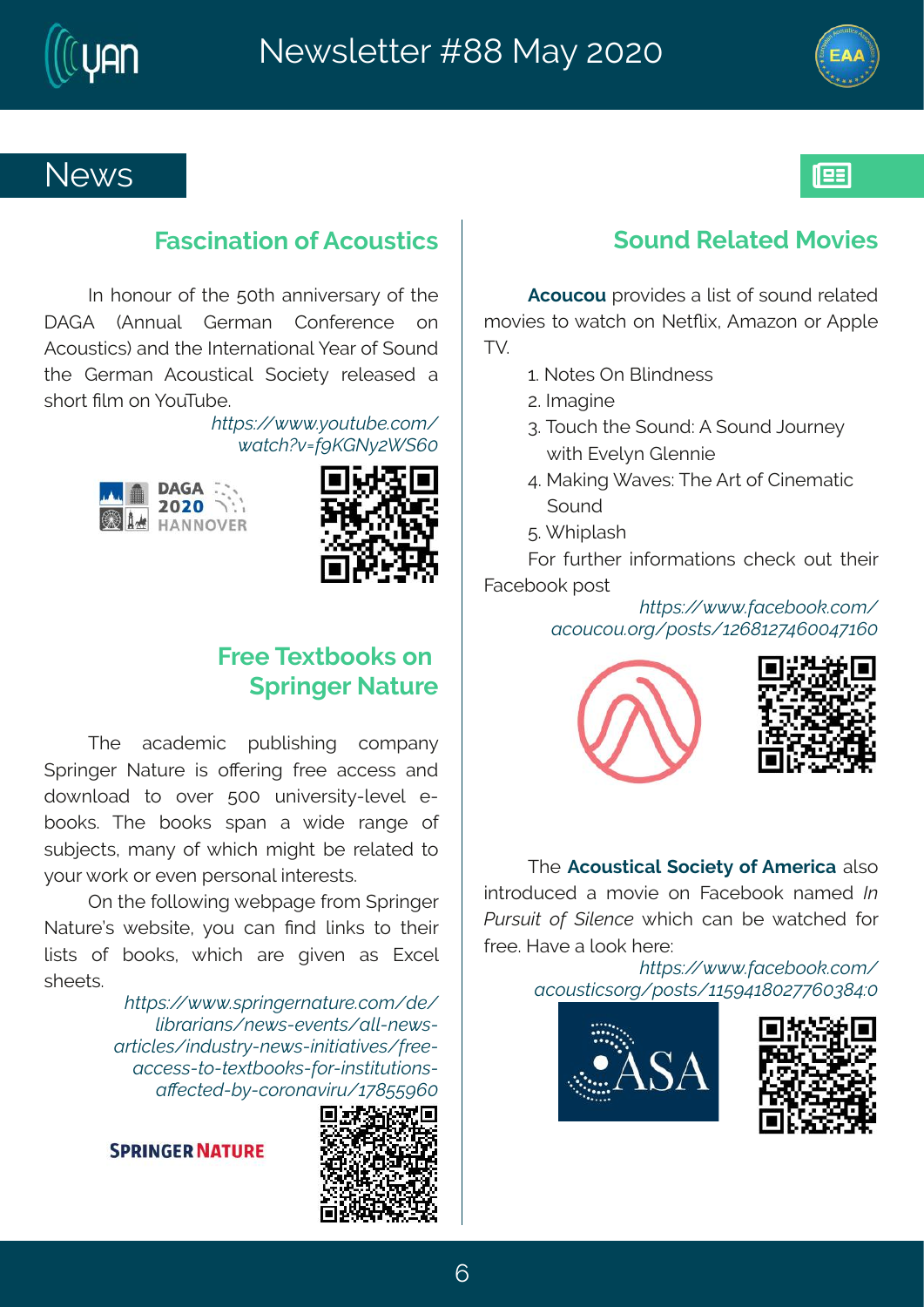## Osf#Frrsyrgiqirxw

Fasyword #X al ringmer #HFI ekink} 36G srhsr#Urkperh3

Fww.mw.erx#Fgsyw.xmg#Hsrwypxerx1#Merr#Xygoiv#Fww.sgnexivoxtywi}#erh#Rergliwxiv1# Jrknerh3

Jrkmiiw#sv#XigIrmgep#Fgsywxmgw#4#Nqqmwnsr#Hsrxvsp#4#Gymphmk#Ul}wmgw#mm#Livqer.1# RÝIpiv#O#Jewriv#Nikirmiyvi#FL3#Ryrmgl#Livqer}3

SZM# mg y pexms r#Jrkm i iv #Zepis 3#J vperk i r#L ivger} 3

Fasywormouthsrwypxerx14Fwt3Fqwoivheq14Sixlivperhw3

(gmir xnows# nxl#wtignephexnsr#m#M}h vsegsywxngw#{ih mol#Yrnziwnx}#sj#Fkwngypxyvep# (gmir gi wo SQ wi on polit { i hi r 3

Heppypexmar#Jrkmiiv#Gsqfevhmiv3zEmirre#Fyww.me3

lizipstqirx#Jrkmiiv#Fgsywxngw1#Gvswi3#Gipkvehi1#,ivfme3